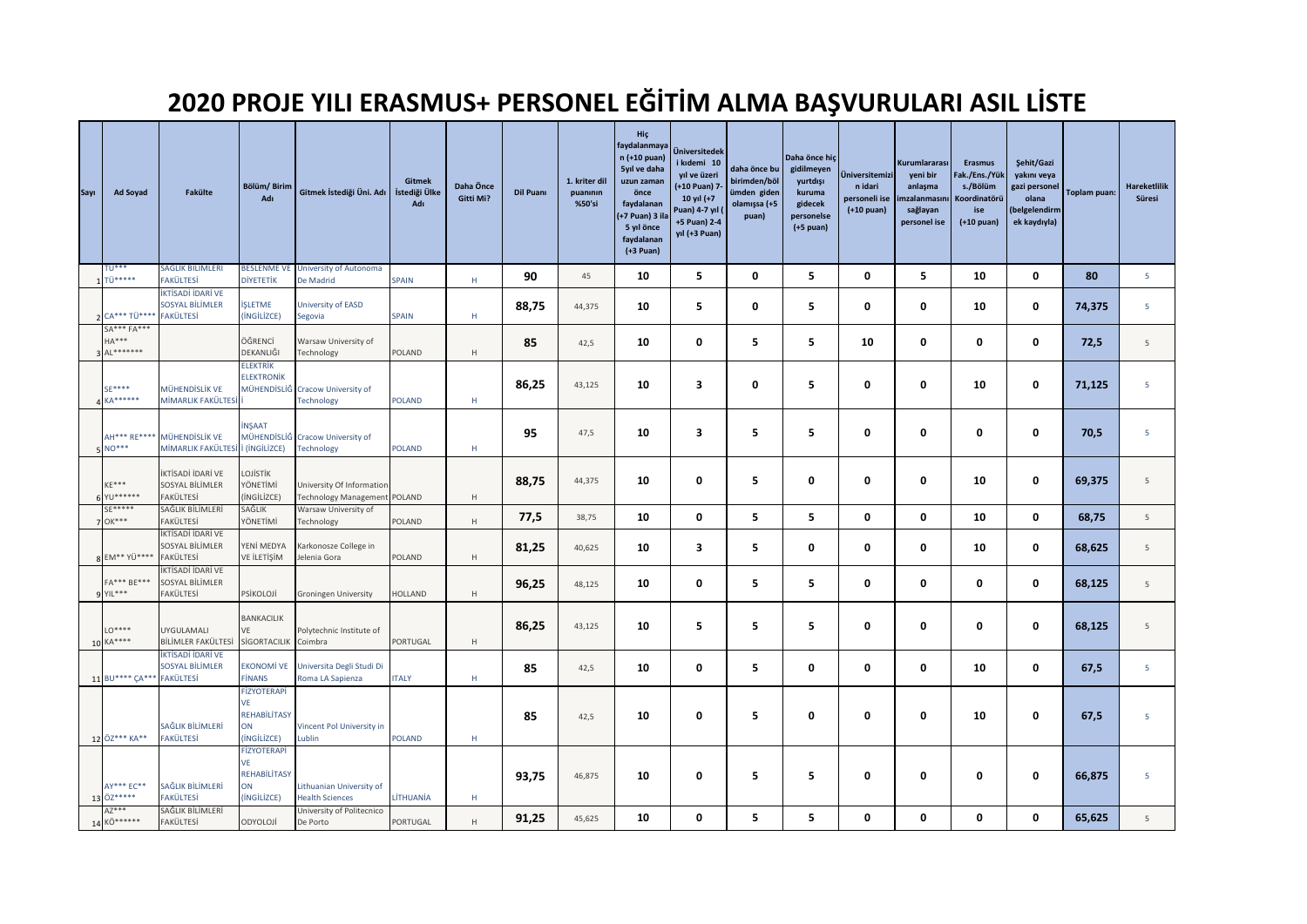| $RA***$<br>15 SE*****               | <b>UYGULAMALI</b><br><b>BİLİMLER FAKÜLTESİ</b>                  | <b>HAVACILIK</b><br>YÖNETİMİ                                             | University of Zilina                             | <b>SLOVAKIA</b> | $\mathsf H$ | 81,25 | 40,625 | 10          | $\mathbf 0$             | 5 | 0 | $\mathbf 0$ | $\mathbf 0$    | 10          | $\mathbf 0$ | 65,625 | 5 |
|-------------------------------------|-----------------------------------------------------------------|--------------------------------------------------------------------------|--------------------------------------------------|-----------------|-------------|-------|--------|-------------|-------------------------|---|---|-------------|----------------|-------------|-------------|--------|---|
| ZE*** N**<br>16 KU******            | İKTİSADİ İDARİ VE<br><b>SOSYAL BİLİMLER</b><br><b>FAKÜLTESİ</b> | PSİKOLOJİ<br>(INGILIZCE)                                                 | <b>Groningen University</b>                      | <b>HOLLAND</b>  | H           | 91,25 | 45,625 | 10          | $\mathbf 0$             | 5 | 5 | 0           | $\mathbf 0$    | 0           | 0           | 65,625 | 5 |
| DE*** ÖZ***<br>17 Bi****            | İSTANBUL GELİŞİM<br><b>MESLEK</b><br>YÜKSEKOKULU                | SİVİL HAVA<br>ULAŞTIRMA<br>İŞLETMECİLİĞİ<br>(INGILIZCE)                  | University of Autonoma<br>De Madrid              | SPAIN           | H           | 90    | 45     | 10          | 0                       | 5 | 5 | 0           | 0              | 0           | 0           | 65     | 5 |
| $MU*****$<br>0Ğ**<br>18 KE********* | SAĞLIK BİLİMLERİ<br>FAKÜLTESİ                                   | FİZYOTERAPİ<br>VE<br>REHABİLİTASY<br>ON<br>(INGILIZCE)                   | Kauno Kolegija University<br>of Applied Sciences | LITHUANIA       | H           | 90    | 45     | 10          | 0                       | 5 | 5 | 0           | 0              | 0           | 0           | 65     | 5 |
| 0Ğ*****<br>19 KÖ***                 | <b>UYGULAMALI</b><br><b>BİLİMLER FAKÜLTESİ</b>                  | <b>GASTRONOM</b><br><b>VE MUTFAK</b><br><b>SANATLARI</b>                 | Kauno Kolegija University<br>of Applied Sciences | LITHUANIA       | E           | 90    | 45     | 0           | 5                       | 0 | 5 | 0           | $\mathbf{0}$   | 10          | 0           | 65     | 5 |
| 20 Bi****                           | HA**** ZE*** SAĞLIK BİLİMLERİ<br><b>FAKÜLTESİ</b>               | ÇOCUK<br><b>GELISIMI</b>                                                 | Klaipeda State University<br>of Applied Sciences | LITHUANIA       | H           | 65    | 32,5   | 10          | 0                       | 0 | 5 | 0           | $\overline{7}$ | 10          | 0           | 64,5   | 5 |
| 21 KA*******                        | Gİ*** HÜ**** UYGULAMALI<br>BİLİMLER FAKÜLTESİ                   | <b>GASTRONOM</b><br><b>VE MUTFAK</b><br><b>SANATLARI</b>                 | Kauno Kolegija University<br>of Applied Sciences | LITHUANIA       | E.          | 88,75 | 44,375 | 0           | 5                       | 0 | 5 | 0           | 0              | 10          | 0           | 64,375 | 5 |
| AH*** BE**<br>22 Di****             |                                                                 | İKTİSADİ İDARİ<br><b>VE SOSYAL</b><br>BİLİMLER<br>FAKÜLTESİ<br>DEKANLIĞI | Academia Di Belle Arti Di<br>Brera, Milano       | <b>ITALY</b>    | E           | 92,5  | 46,25  | $\mathbf 0$ | $\overline{\mathbf{3}}$ | 0 | 5 | 10          | $\mathbf{0}$   | $\mathbf 0$ | $\mathbf 0$ | 64,25  | 5 |
| 23 AL* KA**                         | <b>BEDEN EĞİTİMİ VE</b><br>SPOR YÜKSEKOKULU                     | <b>SPOR</b><br>YÖNETİCİLİĞİ                                              | University of Rijeka                             | CROATIA         | E           | 71,25 | 35,625 | 10          | 3                       | 5 | 0 | 0           | $\mathbf 0$    | 10          | $\mathbf 0$ | 63,625 | 5 |
| i <sub>1</sub> ****<br>24 KÜ*****   | <b>UYGULAMALI</b><br>BİLİMLER FAKÜLTESİ                         | <b>BANKACILIK</b><br>VE.<br><b>SİGORTACILIK</b>                          | Šiauliai State College                           | LITHUANIA       | $\mathsf H$ | 66,25 | 33,125 | 10          | 0                       | 5 | 5 | 0           | 0              | 10          | 0           | 63,125 | 5 |
| ÜM***<br>25 AL******                | SAĞLIK BİLİMLERİ<br>FAKÜLTESİ                                   | SOSYAL<br>HİZMET<br>(INGILIZCE)                                          | <b>University College</b><br>Copenhagen          | <b>DENMARK</b>  | E           | 90    | 45     | 0           | 3                       | 0 | 5 | 0           | 0              | 10          | 0           | 63     | 5 |
|                                     | UYGULAMALI<br><b>BİLİMLER</b><br>26 ON** TÜ**** YÜKSEKOKULU     | LOJİSTİK                                                                 | University of Oradea                             | <b>ROMANIA</b>  | $\mathsf H$ | 80    | 40     | 10          | 3                       | 0 | 0 | 0           | 0              | 10          | 0           | 63     | 5 |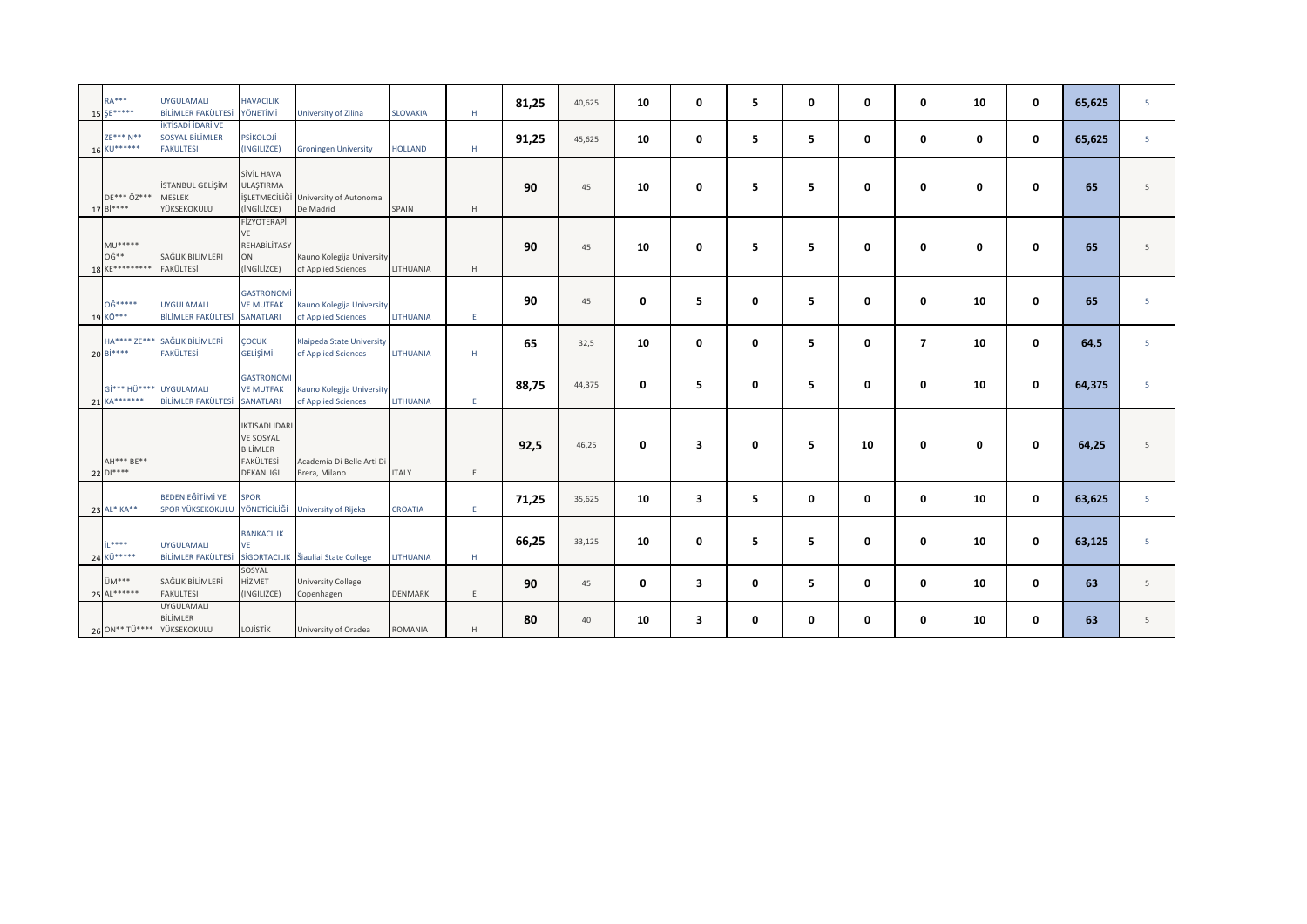## **2020 PROJE YILI ERASMUS+ PERSONEL EĞİTİM ALMA BAŞVURULARI YEDEK LİSTE**

| Sayı | <b>Ad Soyad</b>                        | Fakülte                                                         | Bölüm/Birim<br>Adı                                          | Gitmek İstediği Üni. Adı   İstediği Ülke                | Gitmek<br>Adı                   | Daha Önce<br>Gitti Mi? | <b>Dil Puanı</b> | 1. kriter dil<br>puaninin<br>%50'si | Hiç<br>faydalanmaya<br>n (+10 puan)<br>5yıl ve daha<br>uzun zaman<br>önce<br>faydalanan<br>(+7 Puan) 3 il<br>5 yıl önce<br>faydalanan<br>$(+3$ Puan) | Üniversitedek<br>i kıdemi 10<br>yıl ve üzeri<br>(+10 Puan) 7-<br>10 yıl (+7<br>Puan) 4-7 yıl (<br>+5 Puan) 2-4<br>yıl (+3 Puan) | daha önce bu<br>birimden/böl<br>ümden giden<br>olamışsa (+5<br>puan) | Daha önce hiç<br>gidilmeyen<br>yurtdışı<br>kuruma<br>gidecek<br>personelse<br>$(+5$ puan) | <b>Üniversitemizi</b><br>n idari<br>personeli ise<br>$(+10$ puan) | Kurumlararası<br>yeni bir<br>anlaşma<br>imzalanmasını<br>sağlayan<br>personel ise | <b>Erasmus</b><br>Fak./Ens./Yük<br>s./Bölüm<br>Koordinatörü<br>ise<br>$(+10$ puan) | Şehit/Gazi<br>yakını veya<br>gazi personel<br>olana<br>belgelendirm<br>ek kaydıyla) | Toplam puan: | <b>Hareketlilik</b><br>Süresi |
|------|----------------------------------------|-----------------------------------------------------------------|-------------------------------------------------------------|---------------------------------------------------------|---------------------------------|------------------------|------------------|-------------------------------------|------------------------------------------------------------------------------------------------------------------------------------------------------|---------------------------------------------------------------------------------------------------------------------------------|----------------------------------------------------------------------|-------------------------------------------------------------------------------------------|-------------------------------------------------------------------|-----------------------------------------------------------------------------------|------------------------------------------------------------------------------------|-------------------------------------------------------------------------------------|--------------|-------------------------------|
|      | UĞ**<br><b>BA*****</b>                 | <b>UYGULAMALI</b><br>BİLİMLER FAKÜLTESİ                         | <b>TELEVÍZYON</b><br>HABERCİLİĞİ<br>VE<br>PROGRAMCILI<br>Ğ١ | University of the Azores                                | <b>PORTUGAL</b>                 | E.                     | 91,25            | 45,625                              | 0                                                                                                                                                    | 5                                                                                                                               | 0                                                                    | 5                                                                                         | $\mathbf 0$                                                       | $\overline{7}$                                                                    | 0                                                                                  | 0                                                                                   | 62,625       | 5                             |
|      | MU*****<br>$DE***$                     | BEDEN EĞİTİMİ VE<br>SPOR YÜKSEKOKULU                            | SPOR<br>YÖNETİCİLİĞİ                                        | Gdansk University of<br>Physical Education and<br>Sport | POLAND                          | H                      | 55               | 27,5                                | 10                                                                                                                                                   | 5.                                                                                                                              | 5                                                                    | 5                                                                                         | 0                                                                 | $\mathbf 0$                                                                       | 10                                                                                 | 0                                                                                   | 62,5         | 5                             |
|      | $Ni*** EK***$<br>$DE***$               | <b>GÜZEL SANATLAR</b><br>FAKÜLTESİ                              | MODA VE<br><b>TEKSTİL</b><br>TASARIMI                       | Academia Di Belle Arti Di<br>Brera, Milano              | <b>ITALY</b>                    | E                      | 66,25            | 33,125                              | $\overline{\mathbf{z}}$                                                                                                                              | $\overline{\phantom{a}}$                                                                                                        | 0                                                                    | 5                                                                                         | 0                                                                 | 0                                                                                 | 10                                                                                 | 0                                                                                   | 62,125       | 5                             |
|      | $KF***$<br>$AY*****$                   |                                                                 | SAĞLIK<br>BİLİMLERİ<br>FAKÜLTESİ<br>DEKANLIĞI               | The University of<br>Commerce and Services<br>n Poznan  | POLAND                          | H                      | 63,75            | 31,875                              | 10                                                                                                                                                   | 0                                                                                                                               | 5                                                                    | 5                                                                                         | 10                                                                | 0                                                                                 | 0                                                                                  | 0                                                                                   | 61,875       | $\overline{3}$                |
|      | 5 Y **** A Y***                        | İKTİSADİ İDARİ VE<br><b>SOSYAL BİLİMLER</b><br><b>FAKÜLTESİ</b> | YÖNETİM<br>BİLİŞİM<br><b>SİSTEMLERİ</b>                     | Cracow University of<br>Technology                      | <b>POLAND</b>                   | Н.                     | 87,5             | 43,75                               | 10                                                                                                                                                   | 3                                                                                                                               | 0                                                                    | 5                                                                                         | 0                                                                 | 0                                                                                 | 0                                                                                  | 0                                                                                   | 61,75        | 5                             |
|      | <b>NE****</b><br>NF******<br>$6 K0***$ |                                                                 | <b>ERASMUS</b><br>KOORDİNATÖ<br>RLÜĞÜ                       | Universita Degli Studi Di<br>Roma LA Sapienza           | <b>ITALY</b>                    | Н.                     | 82,5             | 41,25                               | 10                                                                                                                                                   | 0                                                                                                                               | 0                                                                    | 0                                                                                         | 10                                                                | 0                                                                                 | 0                                                                                  | 0                                                                                   | 61,25        | 5                             |
|      | NU*** AK***                            | UYGULAMALI<br>BİLİMLER<br>YÜKSEKOKULU                           | <b>ULUSLARARAS</b><br><b>TİCARET</b>                        | Radom Academy of<br>Economics                           | POLAND                          | H                      | 72,5             | 36,25                               | 10                                                                                                                                                   | 0                                                                                                                               | 0                                                                    | 5                                                                                         | $\mathbf 0$                                                       | 0                                                                                 | 10                                                                                 | 0                                                                                   | 61,25        | 5                             |
|      | 8 ÖZ*** DO***                          | <b>İSTANBUL GELİŞİM</b><br><b>MESLEK</b><br>YÜKSEKOKULU         | <b>SPOR</b><br>YÖNETİMİ                                     | University of Ljubljana                                 | <b>SLOVENIA</b>                 | н.                     | 66,25            | 33,125                              | 10                                                                                                                                                   | 3                                                                                                                               | 5                                                                    | 0                                                                                         | 0                                                                 | 0                                                                                 | 10                                                                                 | 0                                                                                   | 61,125       | 5                             |
|      | $Fi*** AR**$<br>$YA***$                | SAĞLIK BİLİMLER<br>FAKÜLTESİ                                    | SOSYAL<br>HİZMET                                            | <b>Masaryk University</b>                               | <b>CZECH</b><br><b>REPUBLIC</b> | Н.                     | 81,25            | 40,625                              | 10                                                                                                                                                   | 0                                                                                                                               | 5                                                                    | 5                                                                                         | $\mathbf 0$                                                       | 0                                                                                 | 0                                                                                  | 0                                                                                   | 60,625       | 5                             |
|      | 10 GÖ*** TE***                         | SAĞLIK BİLİMLER<br><b>FAKÜLTESİ</b>                             | SAĞLIK<br>YÖNETİMİ                                          | Warsaw University of<br><b>Technology</b>               | <b>POLAND</b>                   | Н.                     | 76,25            | 38,125                              | 10                                                                                                                                                   | 0                                                                                                                               | 5                                                                    | 5                                                                                         | $\mathbf 0$                                                       | 0                                                                                 | 0                                                                                  | 0                                                                                   | 58,125       | 5                             |
|      | 11 ME**** ED**                         | SAĞLIK BİLİMLERİ<br>FAKÜLTESİ                                   | ÇOCUK<br>GELİŞİMİ                                           | Klaipeda University                                     | LITHUANIA                       | H                      | 85               | 42,5                                | 10                                                                                                                                                   | 0                                                                                                                               | 0                                                                    | 5                                                                                         | 0                                                                 | 0                                                                                 | 0                                                                                  | 0                                                                                   | 57,5         | 5                             |
|      | 12 SA*** \$A***                        |                                                                 | REKTÖRLÜK                                                   | Gdansk University of<br>Physical Education and<br>Sport | POLAND                          | H                      | 85               | 42,5                                | 0                                                                                                                                                    | 0                                                                                                                               | 0                                                                    | 5.                                                                                        | 10                                                                | 0                                                                                 | 0                                                                                  | 0                                                                                   | 57,5         | 5                             |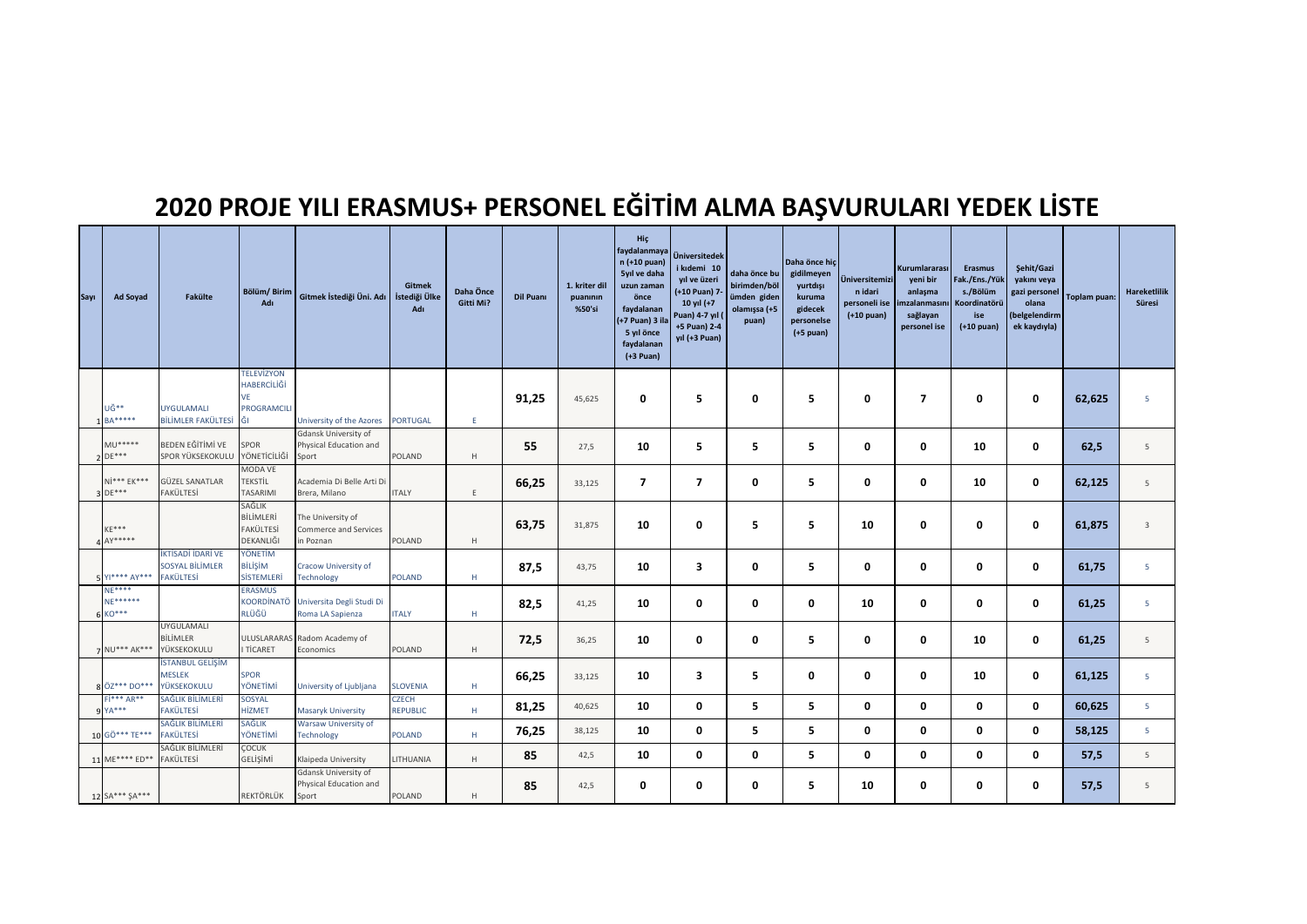| 13 GÖ*** OK***                                          | STANBUL GELİŞİM<br>MESLEK<br>YÜKSEKOKULU         | SPOR<br>YÖNETİMİ                                                         | Gdansk University of<br>Physical Education and<br>Sport               | POLAND          | $\mathsf H$ | 63,75 | 31,875 | 10 | 5                       | 5           | 5 | 0  | 0           | 0           | 0 | 56,875 | 5                       |
|---------------------------------------------------------|--------------------------------------------------|--------------------------------------------------------------------------|-----------------------------------------------------------------------|-----------------|-------------|-------|--------|----|-------------------------|-------------|---|----|-------------|-------------|---|--------|-------------------------|
| $MU******$<br>14 YU*******                              | SAĞLIK HİZMETLERİ<br>MESLEK<br>YÜKSEKOKULU       | FİZYOTERAPİ                                                              | Polytechnic Institute of<br>Coimbra                                   | PORTUGAL        | H           | 73,75 | 36,875 | 10 | $\mathbf 0$             | 5           | 5 | 0  | 0           | 0           | 0 | 56,875 | 5                       |
| 15 EZ** MI****                                          |                                                  | İKTİSADİ İDARİ<br><b>VE SOSYAL</b><br>BİLİMLER<br>FAKÜLTESİ<br>DEKANLIĞI | Tallin University of<br>Natural Science and<br>Health                 | <b>ESTONIA</b>  | H           | 62,5  | 31,25  | 10 | $\mathbf 0$             | $\mathbf 0$ | 5 | 10 | 0           | $\mathbf 0$ | 0 | 56,25  | 5                       |
| 16 ER*** DE***                                          | DİŞ HEKİMLİĞİ<br><b>FAKÜLTESİ</b>                | DİŞ HEKİMLİĞİ Plovdiv                                                    | <b>Medical University-</b>                                            | <b>BULGARIA</b> | $\mathsf H$ | 72,5  | 36,25  | 10 | $\mathbf 0$             | 5           | 5 | 0  | $\mathbf 0$ | $\mathbf 0$ | 0 | 56,25  | 5                       |
| YA***** KI***<br>17 ER***                               | İSTANBUL GELİŞİM<br>MESLEK<br>YÜKSEKOKULU        | MİMARİ<br>RESTORASYO<br>$\mathsf{N}$                                     | Polytechnic Institute of<br>Coimbra                                   | PORTUGAL        | $\mathsf H$ | 57,5  | 28,75  | 10 | $\overline{\mathbf{z}}$ | 5           | 5 | 0  | 0           | 0           | 0 | 55,75  | 5                       |
| NE**** YA***<br>18 TO*****                              | İSTANBUL GELİŞİM<br><b>MESLEK</b><br>YÜKSEKOKULU | <b>ELEKTRİK</b>                                                          | <b>Technical University of</b><br>Sofia                               | <b>BULGARIA</b> | $\mathsf H$ | 91,25 | 45,625 | 0  | 5                       | $\mathbf 0$ | 5 | 0  | 0           | $\mathbf 0$ | 0 | 55,625 | 5                       |
| 19 Bi**** GÜ***                                         | <b>İSTANBUL GELİŞİM</b><br>MESLEK<br>YÜKSEKOKULU | UÇUŞ<br><b>HAREKAT</b><br>YÖNETİCİLİĞİ                                   | <b>National Engineering</b><br><b>School of Tarbes</b>                | <b>FRANCE</b>   | H           | 70    | 35     | 10 | $\mathbf 0$             | 5           | 5 | 0  | $\mathbf 0$ | $\mathbf 0$ | 0 | 55     | $\overline{\mathbf{3}}$ |
| 0Ğ*****<br>20 GÖ***                                     |                                                  | <b>UYGULAMALI</b><br><b>BİLİMLER</b><br><b>FAKÜLTESİ</b><br>DEKANLIĞI    | University of<br><b>Euroregional Economy of</b><br>Josewof-Warsaw     | <b>POLAND</b>   | $\mathsf H$ | 50    | 25     | 10 | 0                       | 5           | 5 | 10 | 0           | $\mathbf 0$ | 0 | 55     | 5                       |
| 21 EL** SÜ***                                           | İSTANBUL GELİŞİM<br>MESLEK<br>YÜKSEKOKULU        | <b>OTOMOTİV</b><br><b>TEKNOLOJİSİ</b>                                    | echnische Universitat<br>Dresden                                      | <b>GERMANY</b>  | $\mathsf H$ | 68,75 | 34,375 | 10 | $\mathbf 0$             | 5           | 5 | 0  | 0           | $\mathbf 0$ | 0 | 54,375 | 5                       |
| MO******<br>$HA***$<br>MO******<br>$SA***$<br>22 HA**** |                                                  | ÖĞRENCİ<br><b>İŞLERİ DAİRE</b><br>BAŞKANLIĞI                             | Haute Ecole Leonard de<br>Vinci                                       | <b>BELGIUM</b>  | $\mathsf H$ | 58,75 | 29,375 | 10 | $\mathbf 0$             | 0           | 5 | 10 | 0           | 0           | 0 | 54,375 | 5                       |
| $NE***$<br>23 MA***                                     | KTİSADİ İDARİ VE<br>SOSYAL BİLİMLER<br>FAKÜLTESİ | YÖNETİM<br>BİLİŞİM<br>SİSTEMLERİ                                         | 1 Decembrie 1918<br>University of Alba Iulia                          | ROMANIA         | $\mathsf H$ | 88,75 | 44,375 | 10 | $\mathbf 0$             | $\mathbf 0$ | 0 | 0  | 0           | $\mathbf 0$ | 0 | 54,375 | 5                       |
| HA*** AY***<br>24 GÖ****                                | UYGULAMALI<br>BİLİMLER FAKÜLTESİ                 | YÖNETİM<br>BİLİŞİM<br>SİSTEMLERİ                                         | Polytechnic Institute of<br>Coimbra                                   | PORTUGAL        | $\mathsf H$ | 62,5  | 31,25  | 10 | $\overline{\mathbf{3}}$ | 5           | 5 | 0  | $\mathbf 0$ | $\bf{0}$    | 0 | 54,25  | $5\overline{5}$         |
| 25 Gi*** UZ**                                           | SAĞLIK BİLİMLERİ<br><b>FAKÜLTESİ</b>             | <b>BESLENME VE</b><br><b>DİYETETİK</b><br>(INGILIZCE)                    | University of Foggia                                                  | <b>ITALY</b>    | H           | 87,5  | 43,75  | 0  | 5                       | 0           | 5 | 0  | 0           | $\mathbf 0$ | 0 | 53,75  | 5                       |
| $ME***$<br>26 KA***                                     | UYGULAMALI<br>BİLİMLER FAKÜLTESİ                 | YENİ MEDYA<br>VE İLETİŞİM                                                | Universita Degli Studi Di<br>Roma LA Sapienza                         | <b>ITALY</b>    | H           | 77,5  | 38,75  | 10 | $\bf{0}$                | 5           | 0 | 0  | 0           | $\mathbf 0$ | 0 | 53,75  | 5                       |
| KE**** TU***<br>$27 \frac{C1***}{}$                     | SAĞLIK BİLİMLERİ<br>FAKÜLTESİ                    | <b>ÇOCUK</b><br>GELİŞİMİ                                                 | Klaipeda University                                                   | LITHUANIA       | H           | 71,25 | 35,625 | 10 | $\overline{\mathbf{3}}$ | 0           | 5 | 0  | $\mathbf 0$ | $\mathbf 0$ | 0 | 53,625 | 5 <sup>1</sup>          |
| $BU***$<br>28 YA********                                | İSTANBUL GELİŞİM<br>MESLEK<br>YÜKSEKOKULU        | <b>HİBRİD VE</b><br>ELEKTRİKLİ<br>TAŞITLAR<br><b>TEKNOLOJİSİ</b>         | Aalen University                                                      | GERMANY         | $\mathsf H$ | 66,25 | 33,125 | 10 | $\mathbf 0$             | 5           | 5 | 0  | 0           | 0           | 0 | 53,125 | 5                       |
| $G\overline{U***}$<br><b>HA*******</b><br>29 ÖZ***      | <b>İSTANBUL GELİŞİM</b><br>MESLEK<br>YÜKSEKOKULU | <b>SPOR</b><br>YÖNETİMİ                                                  | <b>Gdansk University of</b><br><b>Physical Education and</b><br>Sport | <b>POLAND</b>   | $\mathsf H$ | 56,25 | 28,125 | 10 | 5                       | 5           | 5 | 0  | $\mathbf 0$ | $\mathbf 0$ | 0 | 53,125 | $\overline{5}$          |